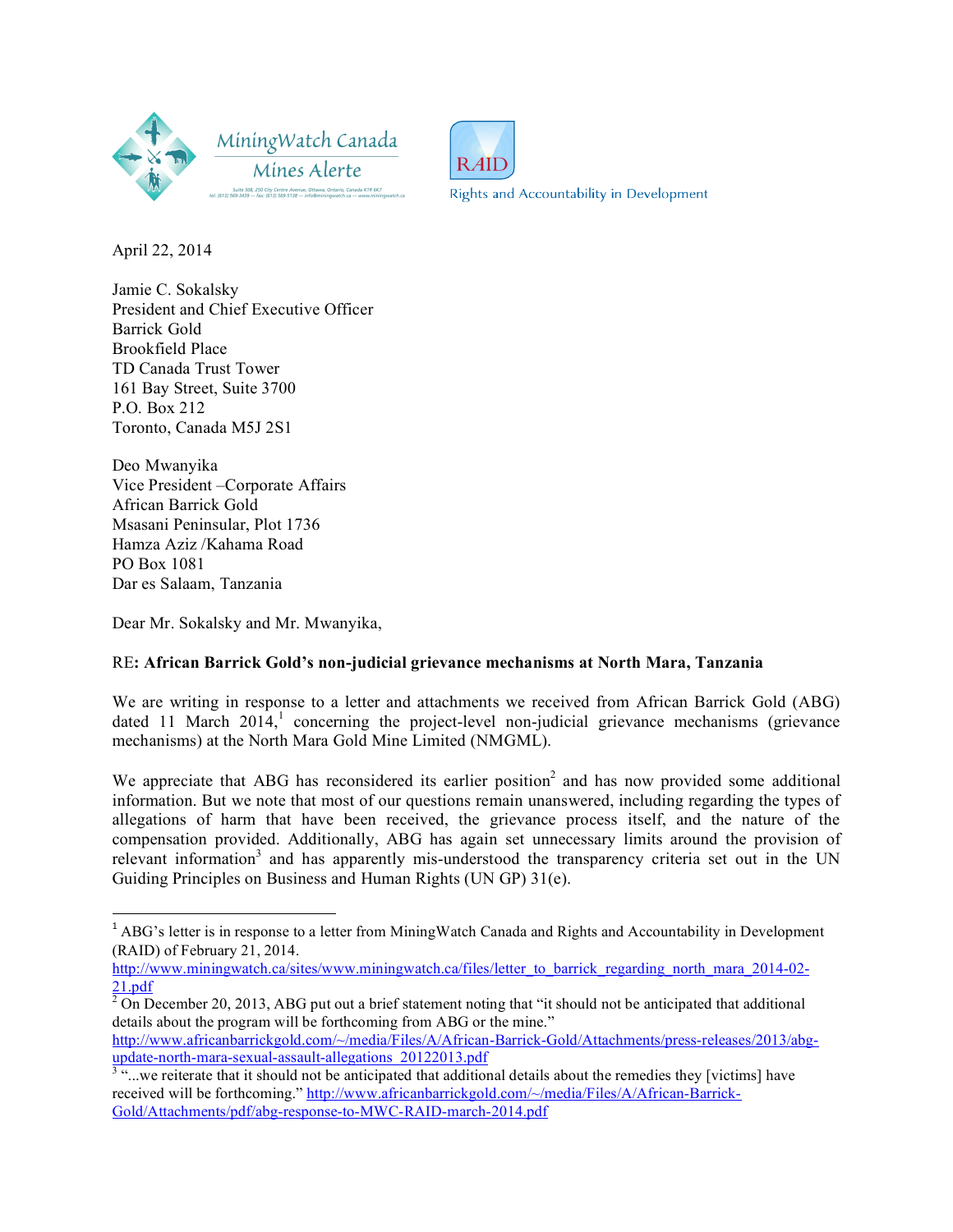African Barrick Gold notes a number of "recent enhancements" made to the mechanism, for example changes made to the waiver, *after* complainants signed the original waivers. While it is useful to have this information, it raises additional questions, which we detail below.

Finally, we note that ABG misunderstands and misrepresents our opposition to the use of legal waivers in project-level non-judicial grievance mechanisms. Among other concerns, the lack of transparency regarding the grievance mechanisms, as well as ongoing changes made to the ad hoc mechanisms during and after processing complainants, both in the case of victims of rape by security guards and police at Barrick's Porgera Joint Venture mine in Papua New Guinea, and in the case of the grievance mechanisms for victims of rape and other forms of violence at the North Mara mine, reinforce our opposition to the use of waivers in project-level non-judicial grievance mechanisms. We provide additional reasons below.

#### **Ongoing Lack of Transparency**

!!!!!!!!!!!!!!!!!!!!!!!!!!!!!!!!!!!!!!!!!!!!!!!!!!!!!!!!!!!!

We note with interest that following our letter of February 21, 2014, ABG has added some information regarding the grievance mechanisms to its web site,<sup>4</sup> in particular regarding how outreach to the local community is conducted. This is the first new information about the grievance mechanisms since 2011.<sup>5</sup> But ABG and Barrick have not made public a comprehensive "remedy framework" such as exists for the Porgera Joint Venture mine.<sup>6</sup> Nor has ABG provided answers to many of the detailed questions we posed in our last letter. We have attached an amended list of questions in the Annex below.

In particular, detailed information regarding the compensation that victims of rape and of other forms of violence may have received, after signing a legal waiver, remains shrouded in secrecy. While ABG notes in its letter that the "level of any financial compensation provided in a remedy package is benchmarked against civil damage awards from Tanzanian courts," related and relevant information is missing. For example, it is unclear whether all compensation packages include a financial component and what the basis is for including financial compensation. Without knowing the nature of the harm that is being addressed, or the type and level of compensation that is being provided, it is completely impossible to independently verify the veracity of ABG's assurances. In fact, ABG's letter of March 11, 2014, states: "**we reiterate that it should not be anticipated that additional details about the remedies they [victims] have received will be forthcoming."** 

ABG, in part, justifies this lack of transparency by expressing concern for the safety of the victims. While we, of course, share a concern for the safety of victims, answers to the questions we pose about the mechanism itself, and regarding the compensation victims of harm may receive, do not compromise the safety of the victims.

<sup>4</sup> http://www.africanbarrickgold.com/~/media/Files/A/African-Barrick-

Gold/Attachments/pdf/ABG%20Grievance%20Mechanism/ABG%20Grievance%20Mechanism.pdf

<sup>&</sup>lt;sup>5</sup> In December 2013, ABG issued a one page statement, following a press release from MiningWatch Canada and a related article in the Globe and Mail both appearing earlier in December. But this statement mainly noted that "it should not be anticipated that additional details about the program will be forthcoming from ABG or the mine." forthcoming.http://www.africanbarrickgold.com/~/media/Files/A/African-Barrick-Gold/Attachments/pressreleases/2013/abg-update-north-mara-sexual-assault-allegations\_20122013.pdf In its letter of 11 March, 2014 ABG noted that information on its "Grievance Mechanism is also available in ABG's Annual Report." But in both the 2012 (p. 45) and 2013 (p.36) Annual Reports the very brief mention of the Grievance Mechanism was in regard to land grievances, not human rights grievances.

<sup>&</sup>lt;sup>6</sup> Barrick did not initially publicize or provide a copy of its "remedy framework" for the Porgera Joint venture mine to MiningWatch Canada. It was only after MiningWatch received a copy of the Porgera "remedy framework" from a third party, critiqued it in detail and published it to the MiningWatch Canada web site, that Barrick, months later, published an updated version to its own web site. The newer version responded to some of MiningWatch's critiques. However, the program was already being implemented when MiningWatch received the original remedy framework.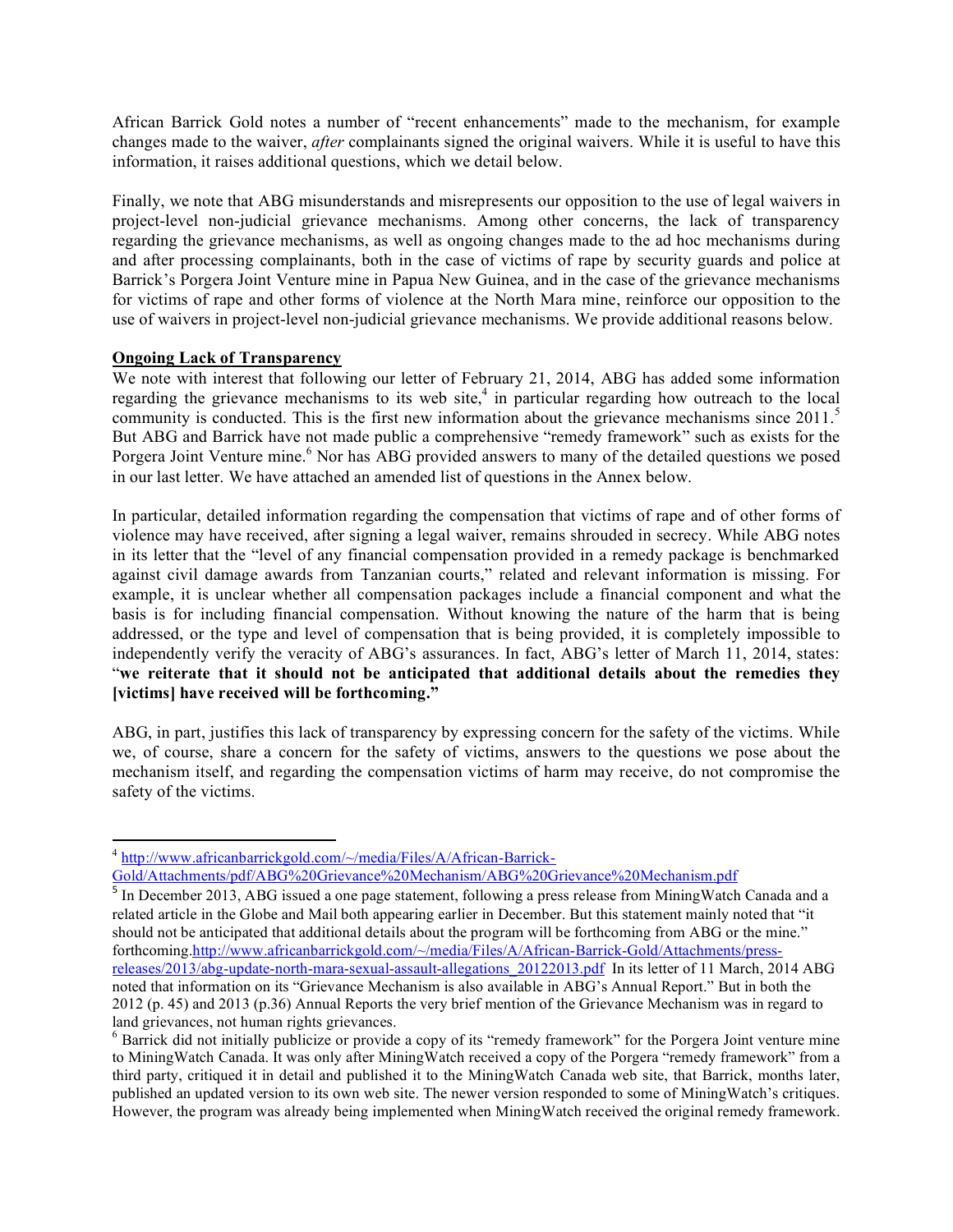ABG further justifies lack of transparency through a narrow reading of the transparency requirement in UN GP 31 (e):

transparency in the context of a grievance mechanism means providing information to complainants about how their complaints are being handled, providing information to affected stakeholders, and in certain circumstances to other stakeholders, about how well the mechanism is working. We do not believe that transparency in that context means providing information about specific grievances to the public at large, as you seem to suggest.

## **In communications about project-level non-judicial grievance mechanisms with John Ruggie, he noted "Our preference was to broaden access to remedy, in line with fully rights-compatible process requirements. And we counted on civil society to help ensure that those requirements are met in practice."<sup>8</sup>**

Leaving aside for now the question of whether independent "civil society" has the resources and access necessary to fulfill this "ensuring" role, it is clear that independent civil society, whether in Papua New Guinea, Tanzania or internationally, cannot assess the rights-compatibility of project-level non-judicial grievance mechanisms without a greater degree of transparency from companies that create project-level mechanisms.

Barrick and ABG are not providing the necessary transparency.

#### **Use of Legal Waivers**

!!!!!!!!!!!!!!!!!!!!!!!!!!!!!!!!!!!!!!!!!!!!!!!!!!!!!!!!!!!!

We note with interest that ABG says it has changed provisions in the secret waiver (dated December 2012) that was forced to light in December  $2013$ <sup>9</sup> ABG notes that "rounds" of changes were progressively made before and after May 2013 and as recently as "early 2014." ABG also indicates that changes were made *after* complainants had signed the December 2012 waiver we disclosed in December. *How many versions of the same waiver exist? How many complainants signed the 2012 waiver that ABG says was subsequently changed? How many complainants signed later versions of the waiver and when?* 

One of the changes that ABG says it has made to the waiver, since our letter of February 21, 2014, regards secrecy. ABG now says that complainants are no longer constrained by a confidentiality clause from making the waiver public, but ABG will not provide copies of the waivers. Nonetheless, ABG has provided "excerpts" of the most recent changes made to the waiver. While the excerpts indicate that the waiver still requires that the complainant waives rights to take civil action against Barrick/ABG and related corporations, it has, apparently, in other ways been made narrower in scope. However, the waiver still requires the complainant to waive rights to participation "on behalf [sic] third parties to any civil proceedings in any jurisdiction." *Why is Barrick/ABG insisting on this restriction?* 

ABG provided us with a new document, apparently created after our letter of February 21, 2014, to be signed by complainants who had already signed previous versions of the waiver. This document says that "there may be some confusion regarding some of the language used in Grievance Resolution Agreements that were signed by individual claimants and the North Mara Gold Mine Limited (NMGML) between

 $^7$  http://www.africanbarrickgold.com/corporate-responsibility/community-relations.aspx

<sup>&</sup>lt;sup>8</sup> Personal e-mail communication from John Ruggie received by Catherine Coumans on August 23, 2013.  $9^9$  For a copy of the waiver see:

http://www.miningwatch.ca/sites/www.miningwatch.ca/files/abg\_grievance\_agreement.pdf As the waiver was forced to light through a law suit by Leigh Day it is no longer considered confidential.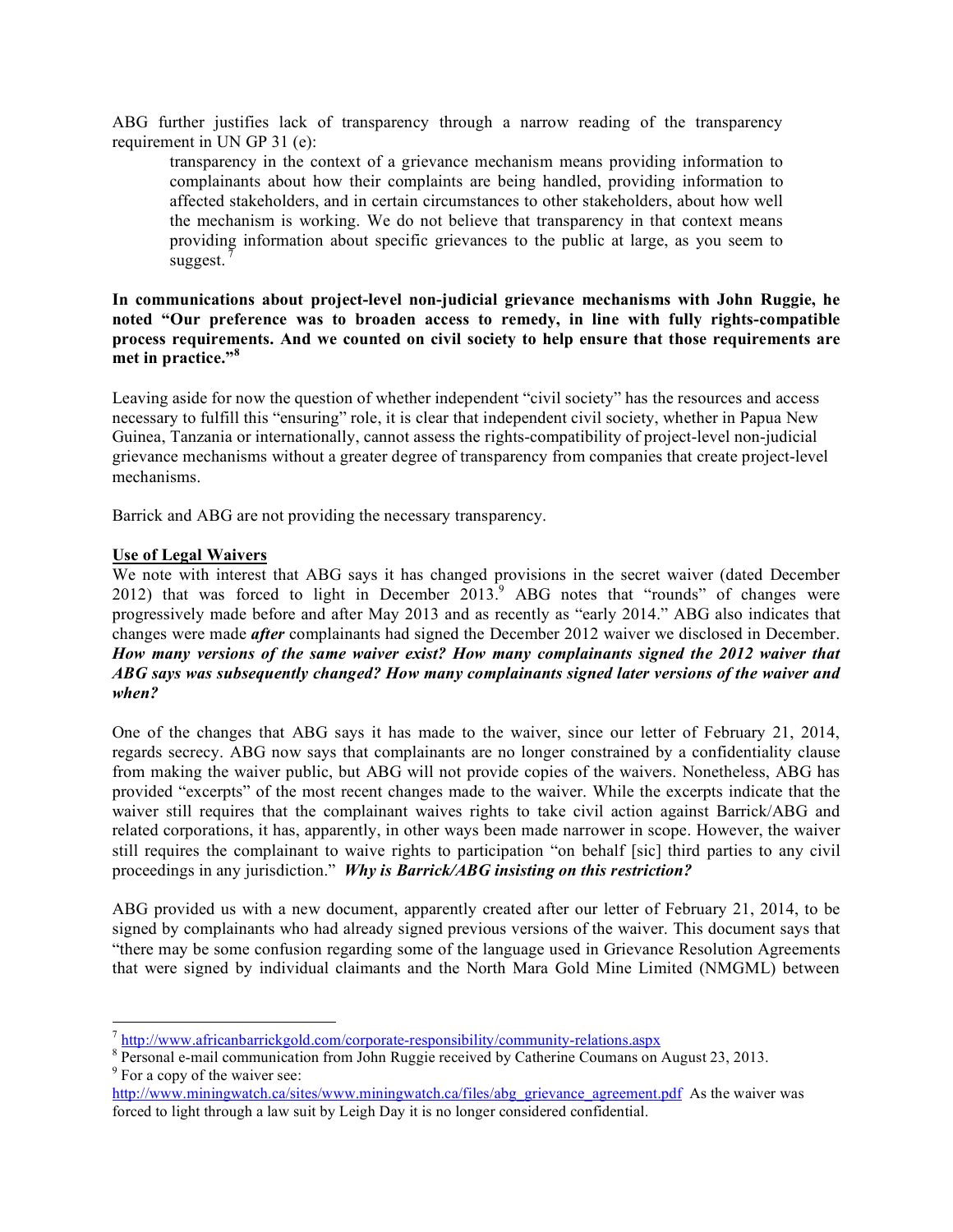## November 2012 and May 2013" and summarizes the changes made to waivers in use during that period.<sup>10</sup> *How many complainants have now signed the new document that sets out the changes made to the waiver?*

It must be noted here that as early as November 2012, MiningWatch Canada raised concerns with Barrick regarding the waiver used in the case of victims of rape by security guards and police at Barrick's Porgera Joint Venture mine in Papua New Guinea. On April 16, 2013, Barrick said in a statement that the Porgera waiver that MiningWatch Canada was addressing had been changed and that the new waiver "contains much narrower terms."<sup>11</sup> The new waiver excluded the requirement that complainants waive their rights to participate in a criminal case that might be brought against Barrick by a state. Nonetheless, in North Mara between November 2012 and May 2013, under a shroud of secrecy, complainants were asked to sign a waiver that not only prevented them from participating in criminal action that may be brought against Barrick/ABG, but contained other unacceptable and far-reaching provisions that we detailed in our previous letter.<sup>12</sup> *Why was the waiver used in North Mara not made narrower in scope until sometime after May 2013, and after complainants had already signed an unacceptably broad waiver?* 

In its letter of 11 March 2014, ABG notes that "[n]one of the women whose claims of sexual assault were investigated in 2011 signed the 2012 Agreement." *Did these women sign a legal waiver in order to receive a remedy package? If so, did the Agreement (waiver) these women signed constrain them to confidentiality regarding the waiver and the issues contained therein? How broadly did the legal waiver signed by these women constrain them in participating in future civil or criminal legal action on their own behalf or on the behalf of others?*

 Also in its letter, ABG notes that "recent enhancements" to the mechanism include giving the complainants "vouchers" "that can be redeemed with the mine by an independent lawyer of a complainant's own choosing." *When was the 'recent enhancement" of providing vouchers implemented? What other "recent enhancements" were implemented and when? How many of the 46 complainants mentioned in ABG's March 11 letter were given vouchers for independent legal advice? How many complainants who signed the legal waiver between November 2012 and May 2013 had such vouchers before they signed the legal waiver? What is the monetary value of the voucher? How many of these vouchers have been used to date? How many complainants have had independent legal advice before signing legal waivers (separate from retired Justice Makanja)?* 

In its letter of 11 March, ABG insists that the non-judicial mechanism it has put in place in North Mara is credible because retired Justice Mackanja of the Tanzanian High Court, hired consultants Search for Common Ground, and others, are advising on and overseeing the program. And yet, it does not seem that these agents questioned the use of waivers, the unacceptably broad scope of the waivers, the lack of transparency of the program, or any of the other issues we have been raising. Or, if they have questioned these things, their concerns have not been addressed in a timely way as, for example, complainants were subjected to and signed waivers that were unacceptably broad.

!!!!!!!!!!!!!!!!!!!!!!!!!!!!!!!!!!!!!!!!!!!!!!!!!!!!!!!!!!!!

<sup>&</sup>lt;sup>10</sup> The summarized changes could create further confusion as they say that the complainant is not constrained from "giving evidence as a witness in any proceedings or investigations commenced by any other individual" while the excepts of the new waiver provided by ABG do indeed provide such constraints .

<sup>&</sup>lt;sup>11</sup> See http://www.barrick.com/files/porgera/Barrick-corrects-further-false-claims-concerning-Remediation-Program-at-Porgera.pdf Note that in this statement Barrick erroneously states that MiningWatch had argued that complainants had to waive rights upon filing a grievance. In fact, MiningWatch never made this assertion.<br><sup>12</sup> See <u>http://www.miningwatch.ca/sites/www.miningwatch.ca/files/letter\_to\_barrick\_regarding\_north\_mara\_2014-</u> 02-21.pdf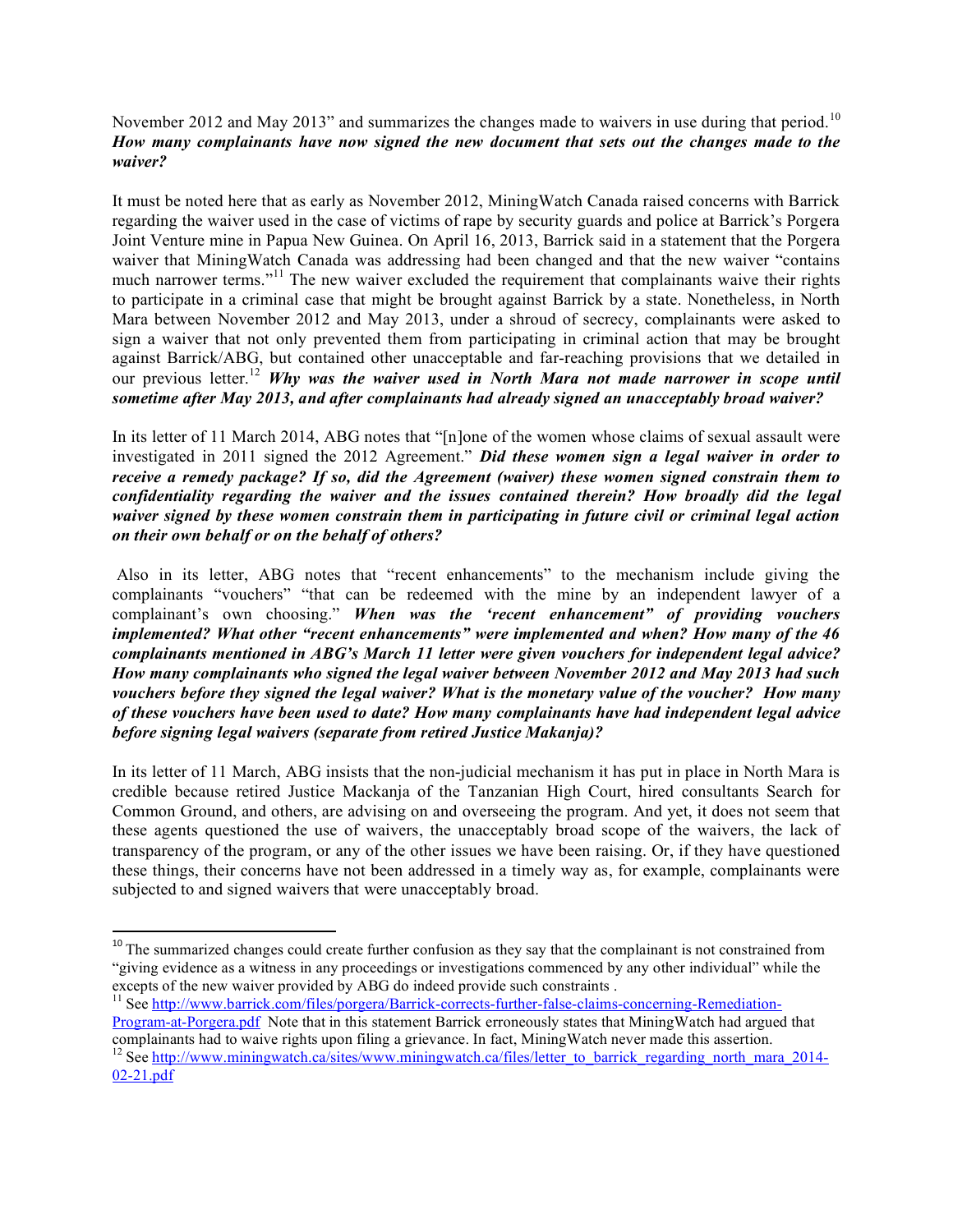Finally, we must clarify, that you are mistaken to say that we "do not object to the inclusion of a legal waiver *per se*."

We do in fact object to the use of legal waivers in project-level non-judicial grievance mechanisms. The Porgera and North Mara cases provide very good illustrations of some of the reasons we object to their use. These include:

- Both the Porgera and North Mara mechanisms have demonstrated that these ad hoc company mechanisms, set up in remote locations, in conditions of extreme power imbalance, with insufficient transparency and insufficient critical and independent scrutiny have been characterised by processes, remedies and conditions that are at best unpredictable and at worst not rights compatible. It is critical to ensure that victims of human rights abuses do not feel obliged to relinquish a right to seek civil judicial redress against the company under such circumstances.
- Both Barrick and ABG make a point of arguing that legal waivers are necessary and of value to both the company and the complainants to achieve "predictability and finality." While predictability and finality are undoubtedly of great value to the corporations in these cases, this is not necessarily true for victims of violence in Porgera and North Mara, for whom greater value obtains in receiving remedy and maintaining the option to take civil action against the company for the harm that may be insufficiently covered by the remedy. While Barrick has argued that without a waiver a claimant might receive remedy from the company twice for the same harm, we have pointed out proven ways to avoid this occurrence without the use of a legal waiver.
- Both Barrick and ABG refer extensively to the consultants they have employed or engaged to ensure rights compatibility of the Porgera and North Mara mechanisms, retired justices, international consulting companies such as Search for Common Ground, etc. But the fact remains that these, often paid, experts either did not notice that the waivers complainants were being asked to sign were flawed, or, if they did, they were not able to persuade the company to make the necessary changes. Hired consultants, who may be operating under confidentiality clauses themselves, are insufficient guarantee that complainants' rights will be protected.
- Both Barrick and ABG maintain that the remedy they provided in Porgera and North Mara was comparable to what these victims of rape and violence by security guards and police would have received in court. This argument is made in order to justify waivers. It is impossible to assess this claim as much related to the actual remedies is not transparent. As noted above, ABG responded to our requests for more detailed information on the remedies provided to claimants in the North Mara case by stating **"**we reiterate that it should not be anticipated that additional details about the remedies they [victims] have received will be forthcoming."
- Legal waivers obtained through a non-judicial mechanism unnecessarily create barriers to judicial remedy for claimants who may decide to take legal action against a company for the harm covered by the waiver.
- The UN Guiding Principles clarify that corporations should provide remedy for harm they have caused. The UN GPs do not condition that responsibility on victims of human rights abuses giving up their right to judicial redress against the company in question. Remedy is a human right. It should not be viewed as a transaction of value in which a company will only provide remedy if it receives something of value to it – in this case legal immunity - in return.
- The opinion from the Office of the High Commissioner for Human Rights notes that "the presumption should be that as far as possible, no waiver should be imposed on any claims settled through a non-judicial grievance mechanism. $13$

We look forward to your response.

!!!!!!!!!!!!!!!!!!!!!!!!!!!!!!!!!!!!!!!!!!!!!!!!!!!!!!!!!!!!

<sup>&</sup>lt;sup>13</sup> http://www.miningwatch.ca/sites/www.miningwatch.ca/files/22\_08\_lw\_rh\_porgera\_opinion.pdf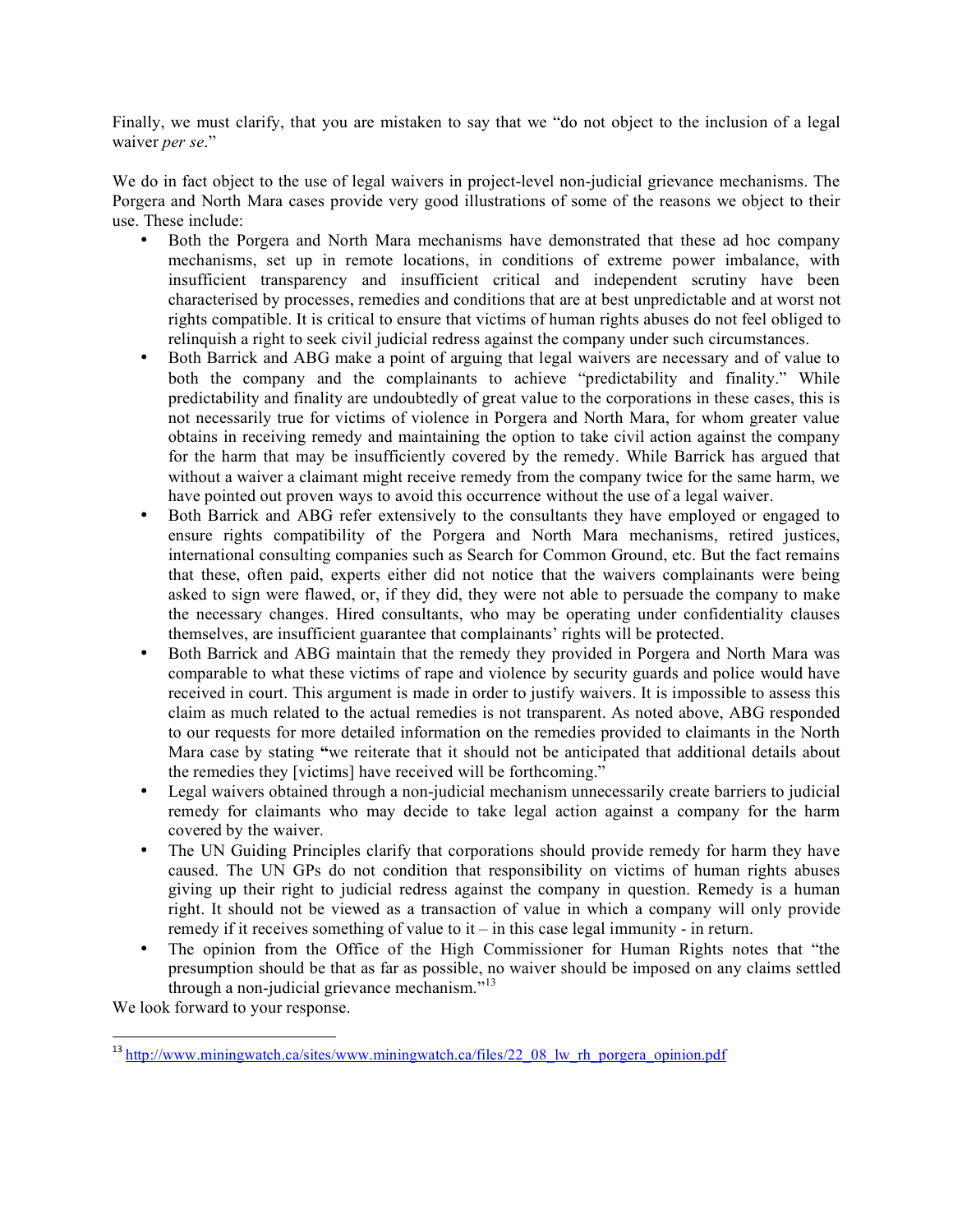Yours sincerely,

Gaman

Catherine Coumans, Patricia Feeney, Co-Manager, Executive Director,

Patrice Sery

MiningWatch Canada Rights and Accountability in Development

Copy furnished: **Brad Gordon**, CEO, African Barrick Gold Group **Dr. Navanethem Pillay**, UN High Commissioner of Human Rights

**Mr. James Anaya, Special Rapporteur on the rights of Indigenous Peoples** 

- **Mr. Pablo De Greiff,** Special Rapporteur on the promotion of truth, justice, reparation & guarantees of non-recurrence
- **Ms. Rashida Manjoo,** Special Rapporteur on violence against women, its causes and consequences

**Ms. Rita Izsak, Independent Expert on minority issues** 

Working Group on the issue of discrimination against women in law and in practice

Working Group on the issue of human rights and transnational corporations and other **business%enterprises**

**Hon John Baird,** Department of Foreign Affairs, Trade and Development Canada **Hon Ed Fast,** Department of Foreign Affairs, Trade and Development Canada **Hon Christian Paradis,** Department of Foreign Affairs, Trade and Development Canada

**Rt Hon William Hague,** Foreign Secretary, UK

**Rt Hon Vince Cable,** Secretary of State at the Department of Business, Innovation and Skills, UK

Lee Waldorf, Human Rights Advisor, UN Women

**ESCR-Net** – Corporate Accountability Working Group

**Canadian Network on Corporate Accountability** 

**European Coalition for Corporate Justice** 

**Corporate Responsibility Coalition** 

**International Corporate Accountability Roundtable** 

**Amnesty International** 

**OECD-Watch**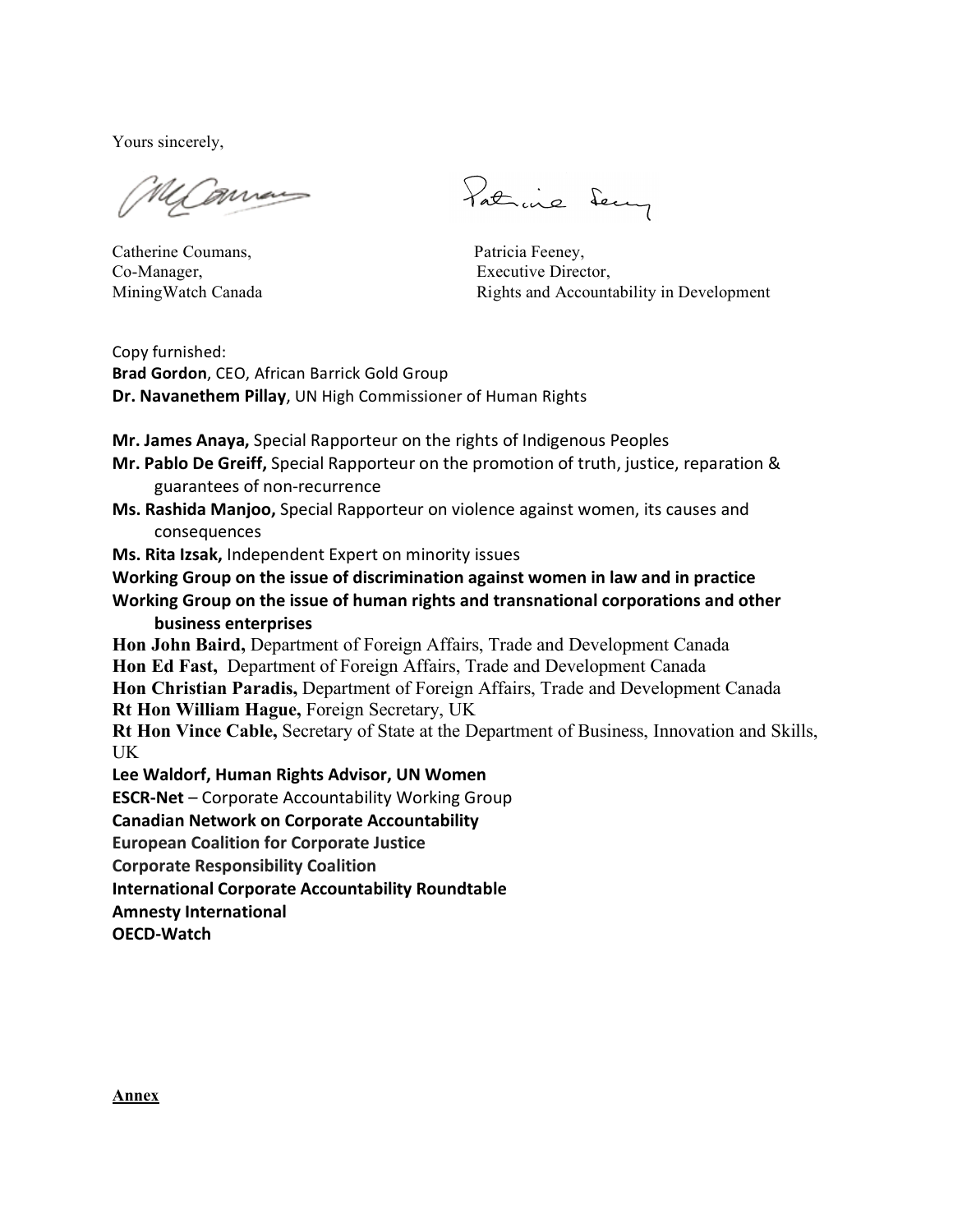#### *Questions regarding the "remedy" process for victims of "harm"*

- When precisely was the "remedy program" for victims of "harm" implemented at North Mara?
- Was the program created to deal only with a specific number of known victims, or has the program remained open to anyone who may suffer similar harms on an ongoing basis?
- Is there a "remedy framework" for the North Mara "remedy program" for victims of "harm," as has been adopted in Porgera for female rape victims, and, if so, why has this not been made public?
- What is the nature of the "harm" suffered by Complainants who are receiving remedy packages?
- Is the program open only to Complainants who have suffered "harm" at the mine, or also to family members of Complainants who may have died as a result of this harm?
- ABG's letter of 11 March 2014 notes that 24 men and 22 women "have been offered and have accepted remedy packages" in regard to "use of force by mine security or police against intruders." In ABG's statement of December 20, 2013, ABG noted that 14 women were "receiving remediation packages as part of a two year program." Can ABG please clarify how many women have, or are, receiving remedy packages? Of these, how many were victims of rape and how many were victims of "harm" other than sexual assault.

## *Questions regarding the "remedy" process for female rape victims*

- When precisely was the "remedy program" regarding female rape victims implemented at North Mara?
- Was the program created to deal only with a specific number of known victims of sexual abuse? In its letter of 11 March 2014, ABG indicates that "no grievances have been filed alleging that incidents of sexual assault have occurred in the years since 2011" but is the "remedy program" still open to any women who may wish to file such grievances?
- Is there a "remedy framework" for the North Mara "remedy" program for female rape victims, as there is for the Porgera program and, if so, why has this not been made public?
- How many women were offered a package/disbursement from the program and how many ultimately accepted and signed the agreement?
- Have all female rape victims who accepted some form of remedy through the program signed legal waiver agreements, such as those signed by victims of "harm"? What confidentiality conditions apply to that waiver?  $14$
- Did any of the female rape victims have independent (not paid by Barrick, ABG or NMGML) legal representation during the process and in signing legal waiver agreements?
- What is the nature of the compensation received by female rape victims?

# *Questions regarding the " Agreement and Full and Final Release*" *signed by victims of "harm"* <sup>15</sup>

• As in its letter of March 11, 2014, ABG has not indicated any changes made subsequent to the December 2012 waiver that has surfaced in regard to remedy that is provided and the provisions that condition that remedy, the following questions remain. Regarding sections 2.2, 2.3, 2.4, 2.5 the "Condolence Disbursement," totalling 8,780,000 TZS [approximately 5,400 USD] consists of two years employment in a company in the town of Nyamongo near the mine site, as well as remuneration for "participating in NMGML's campaign to create awareness in the local community of the hazards of trespassing on the mine site." The terms of employment will be provided by the local employer and failure by the Complainant to adhere to these terms "will

!!!!!!!!!!!!!!!!!!!!!!!!!!!!!!!!!!!!!!!!!!!!!!!!!!!!!!!!!!!!

<sup>&</sup>lt;sup>14</sup> In response to a media contact Barrick stated: "To be clear, there is no requirement for secrecy, women are free to discuss their grievances and their remedy packages."

<sup>&</sup>lt;sup>15</sup> http://www.miningwatch.ca/sites/www.miningwatch.ca/files/abg\_grievance\_agreement.pdf